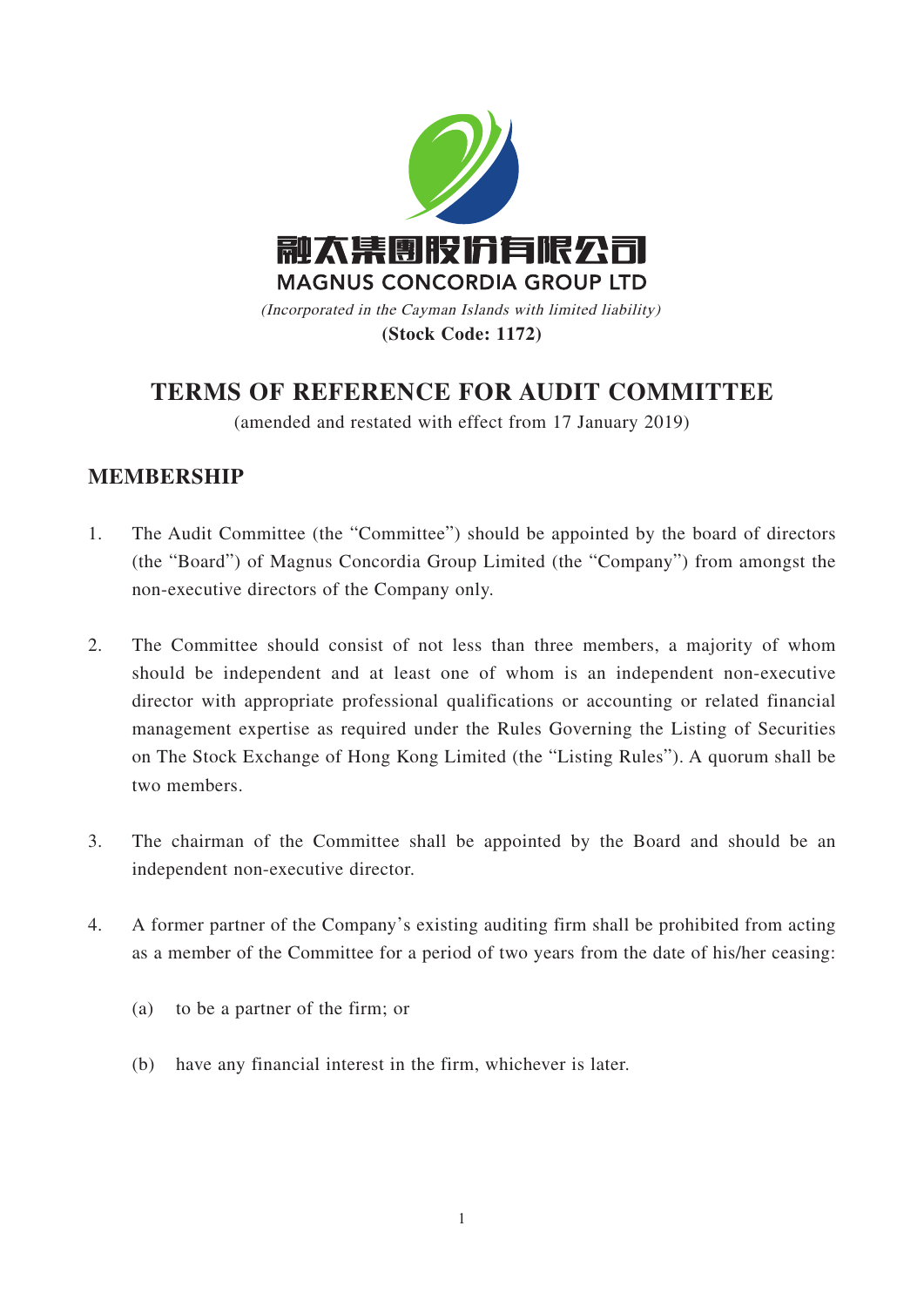- 5. The term of each Committee member shall be the same as his/her term as a director. Subject to the articles of association and the applicable laws and regulations, any member of the Committee may be re-appointed by the Board and continue to act as a member of the Committee upon the expiry of his/her term of appointment relating thereof.
- 6. A member of the Committee who ceases to be a member of the Board shall immediately and automatically cease to be a member of the Committee.

## **ATTENDANCE AND PROCEEDINGS AT MEETINGS**

- 7. The head(s) of the finance and internal control department and a representative of the external auditors shall normally attend meetings. However, at least once a year the Committee shall meet with the external and internal auditors without the presence of the executive Board members.
- 8. The company secretary shall be the secretary of the Committee.
- 9. Unless specified by these terms of reference, meetings and proceedings of the Committee shall be governed by the Company's articles of association regulating the meetings and proceedings of the directors.

## **FREQUENCY OF MEETINGS**

10. Meetings shall be held not less than twice a year. The external auditors may request a meeting if they consider that one is necessary.

## **AUTHORITY**

11. The Committee is authorised by the Board to investigate any activity within its terms of reference. It is authorised to seek any information it requires from any employee and all employees are directed to co-operate with any request made by the Committee.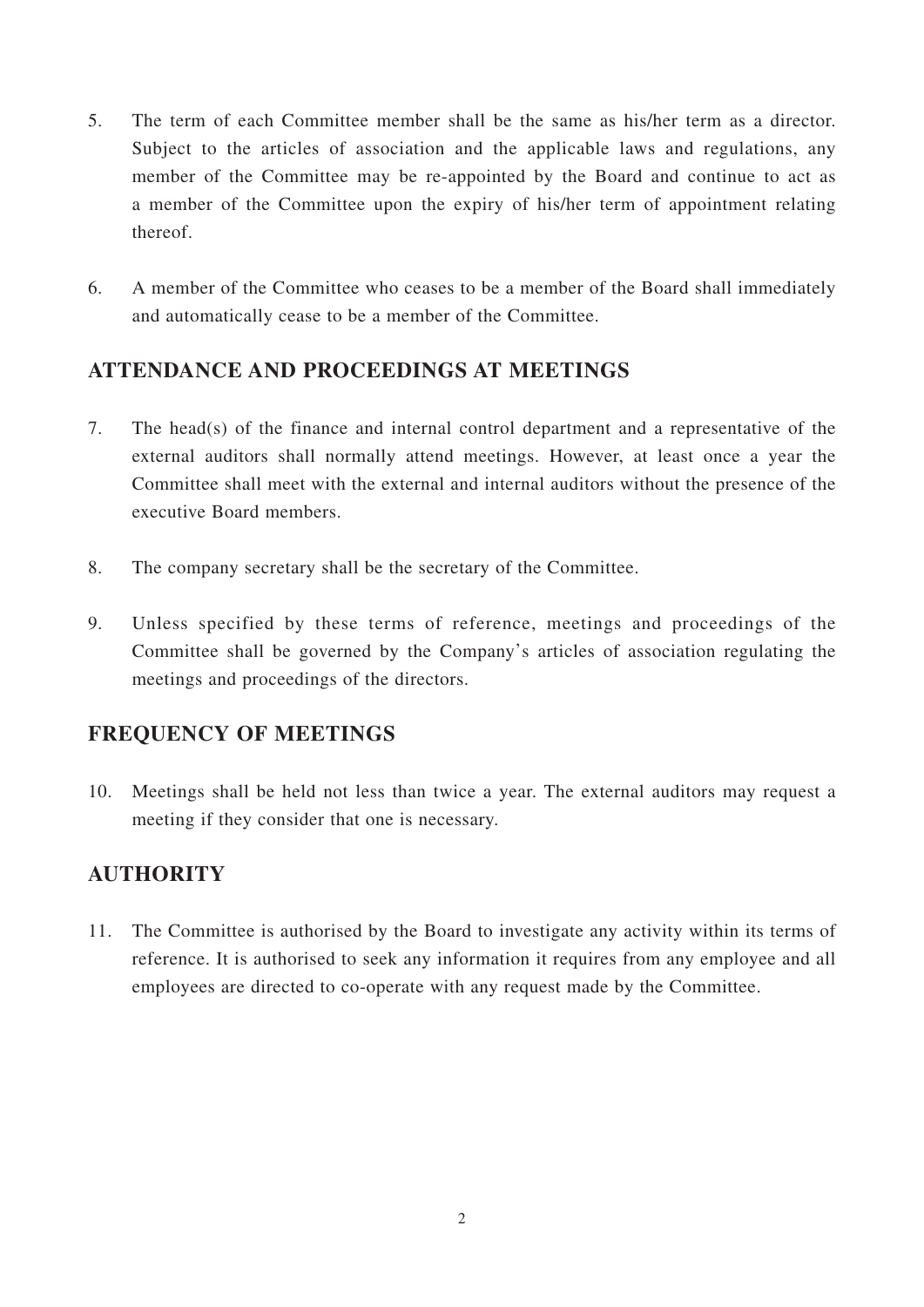- 12. The Committee is authorised by the Board to obtain outside legal or other independent professional advice and to secure the attendance of outsiders with relevant experience and expertise if it considers this necessary.
- 13. The Committee shall be provided with sufficient resources to perform its duties.

### **DUTIES**

14. The duties of the Committee shall be:

#### **Relationship with the Company's auditors**

- (a) to act as the key representation body for overseeing the Company's relations with the external auditor;
- (b) to be primarily responsible for making recommendations to the Board on the appointment, reappointment and removal of the external auditor, and to approve the remuneration and terms of engagement of the external auditor, and any questions of its resignation or dismissal;
- (c) to review and monitor the external auditor's independence and objectivity and the effectiveness of the audit process in accordance with applicable standards and to discuss with the auditor the nature and scope of the audit and reporting obligations before the audit commences;
- (d) to develop and implement policy on engaging an external auditor to supply nonaudit services. For this purpose, "external auditor" includes any entity that is under common control, ownership or management with the audit firm or any entity that a reasonable and informed third party knowing of all relevant information would reasonably conclude to be part of the audit firm nationally or internationally. The Committee should report to the Board, identifying and making recommendations on any matters where action or improvement is needed;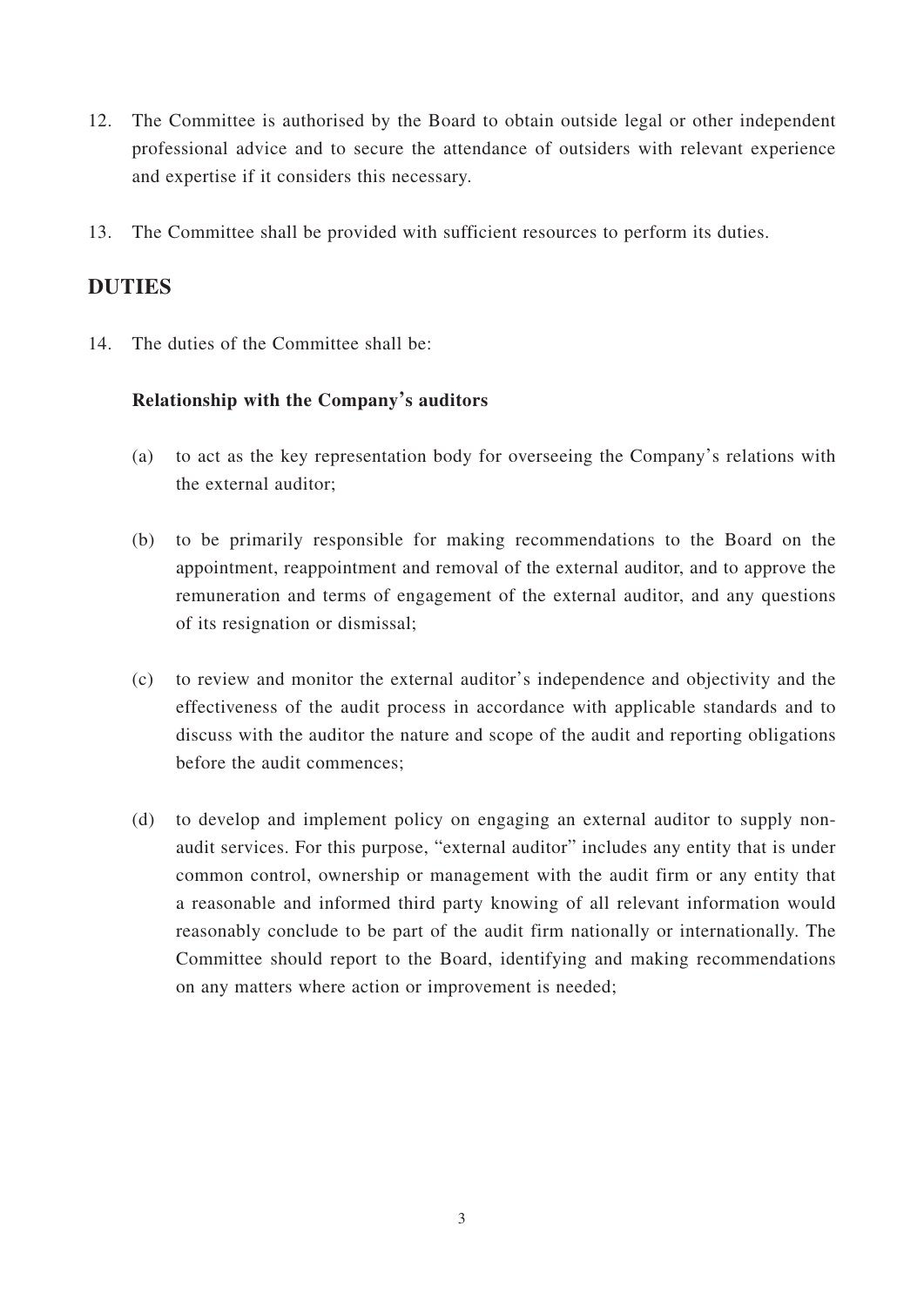#### **Review of the Company's financial information**

- (e) to monitor integrity of the Company's financial statements, annual report and accounts, half-year report and, if prepared for publication, quarterly reports, and to review significant financial reporting judgements contained in them. In reviewing these reports before submission to the Board, the Committee should focus particularly on: –
	- (i) any changes in accounting policies and practices;
	- (ii) major judgmental areas;
	- (iii) significant adjustments resulting from audit;
	- (iv) the going concern assumptions and any qualifications;
	- (v) compliance with accounting standards; and
	- (vi) compliance with the Listing Rules and legal requirements in relation to financial reporting;
- (f) Regarding (e) above:–
	- (i) members of the Committee should liaise with the Board, senior management and the Committee must meet, at least twice a year, with the Company's auditors; and
	- (ii) the Committee should consider any significant or unusual items that are, or may need to be, reflected in the report and accounts, it should give due consideration to any matters that have been raised by the Company's staff responsible for the accounting and financial reporting function, compliance officer or auditors;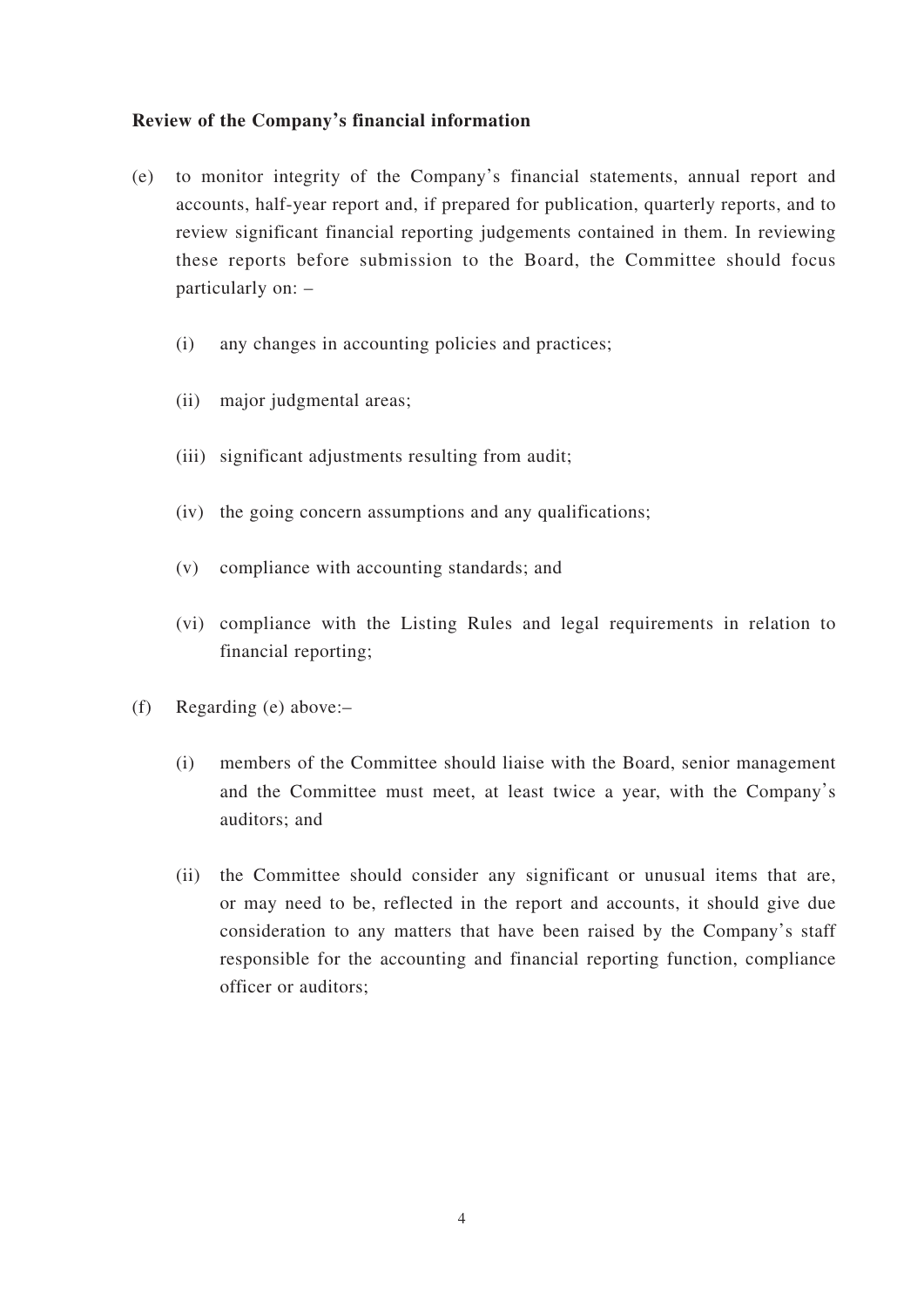### **Oversight of the Company's financial reporting system, risk management and internal control systems**

- (g) to review the Company's financial controls, risk management and internal control systems;
- (h) to discuss the risk management and internal control systems with management to ensure that management has performed its duty to have effective systems. This discussion should include the adequacy of resources, staff qualifications and experience, training programmes and budget of the Company's accounting and financial reporting function;
- (i) to review arrangements employee of the Company can use, in confidence, to raise concerns about possible improprieties in financial reporting, internal control or other matters and should ensure that arrangements are in place for fair and independent investigation of these matters and for appropriate follow-up actions;
- (j) to consider major investigation findings on risk management and internal control matters as delegated by the Board or on its own initiative and management's response to these findings;
- (k) where an internal audit function exists, to ensure co-ordination between the internal and external auditors, and to ensure that the internal audit function is adequately resourced and has appropriate standing within the Company, and to review and monitor its effectiveness;
- (l) to review the group's financial and accounting policies and practices;
- (m) to review the external auditor's management letter, any material queries raised by the auditor to management about accounting records, financial accounts or systems of control and management's response;
- (n) to ensure that the Board will provide a timely response to the issues raised in the external auditor's management letter;